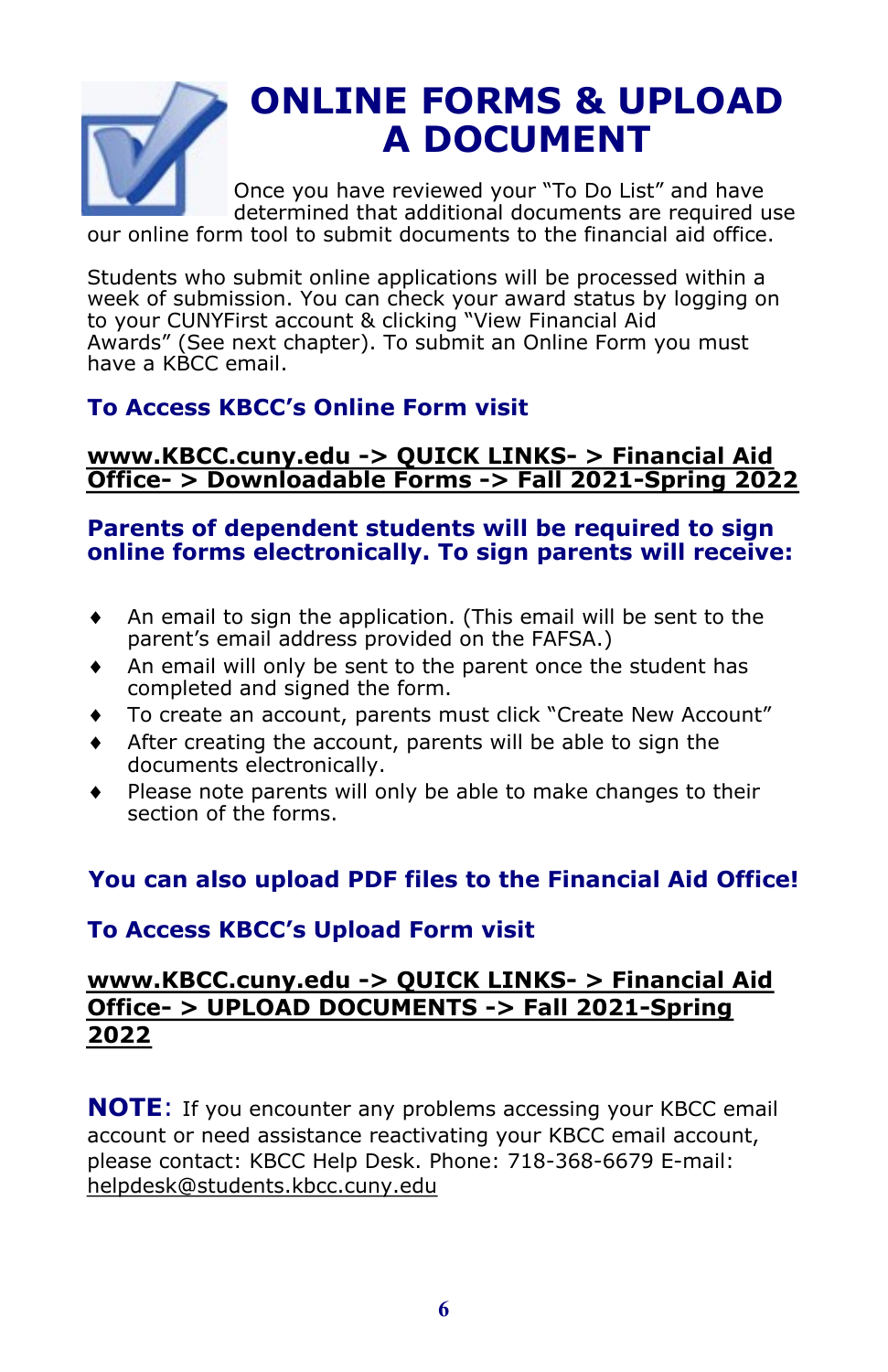# **VIEW YOUR FINANCIAL AID AWARDS**

Your Student Center provides information about your financial aid awards. The awards are listed for the entire academic year and are also broken down by term.

**STEP# 1:** Login to CUNY first at: **<https://home.cunyfirst.cuny.edu>**.

**STEP# 2:** Select **HR/Campus Solutions** from the menu on the left.

**STEP# 3:** Navigate to **Self Service** follow ed by **Student Center.**

**STEP# 4:** Under the **Finances** section, click the **View Financial Aid** link.



**STEP# 5:** On the **Select Aid Year to View** page, you may see listings for multiple aid years and multiple colleges. Click the **Aid Year** link for the college and aid year you wish to view.



Aid years listed indicate your access to eligibility information regarding your Financial Aid Application.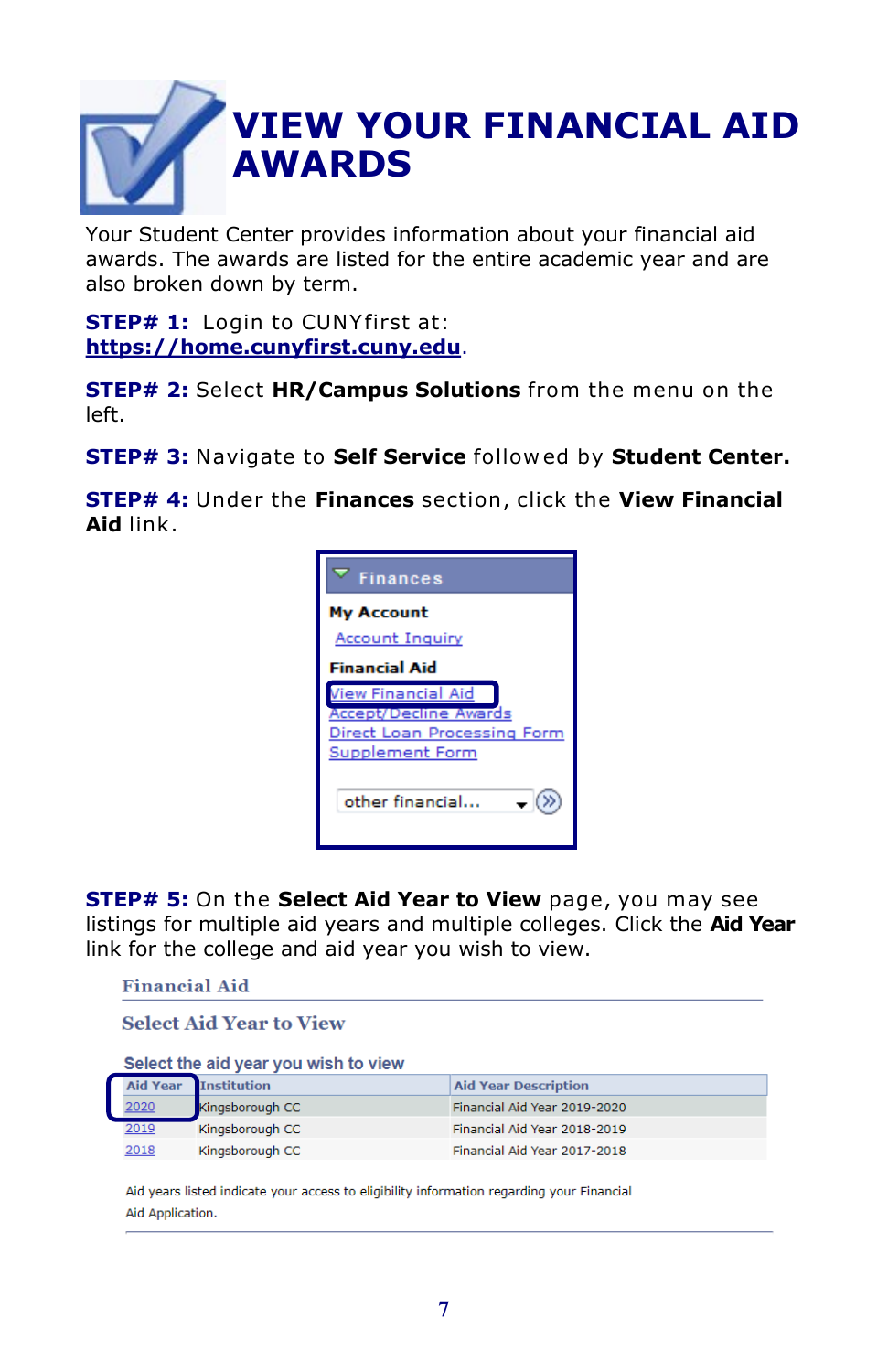**STEP# 6:** On the **Award Summary** page, you will be able to view your awards for the entire academic year, as well as for individual terms. You can access additional information through several hyperlinks which are explained on the next few pages.

#### Financial Aid Year 2019-2020

Select the term hyperlinks below to see more detailed information.

| <b>Aid Year</b>             |          |           |           |  |
|-----------------------------|----------|-----------|-----------|--|
| <b>Award Description</b>    | Category | Offered   | Accepted  |  |
| Federal PELL Grant Fall     | Grant    | 3.097.50  | 3,097.50  |  |
| Federal PELL Grant Spring   | Grant    | 3,097.50  | 3,097.50  |  |
| 2 Subsidized Direct Loan    | Loan     | 3,000,00  | 0.00      |  |
| <b>Estimated Tap Spring</b> | Grant    | 2.212.50  | 2,212.50  |  |
| <b>Estimated TAP Fall</b>   | Grant    | 2,212.50  | 2,212.50  |  |
| <b>Aid Year Totals</b>      |          | 13,620,00 | 10.620.00 |  |

Currency used is US Dollar.

**Shopping Sheet** 

**Full-Yr Financial Aid Summary** Loan Counseling

#### **Terms**

| 2020 Spring Term            |                                   |          | View Scheduled Disbursement Dates |  |  |
|-----------------------------|-----------------------------------|----------|-----------------------------------|--|--|
| <b>Award Description</b>    | Category                          | Offered  | Accepted                          |  |  |
| Federal PELL Grant Spring   | Grant                             | 3,097.50 | 3.097.50                          |  |  |
| 2 Subsidized Direct Loan    | Loan                              | 1,500,00 | 0.00                              |  |  |
| <b>Estimated Tap Spring</b> | Grant                             | 2,212.50 | 2,212.50                          |  |  |
| <b>Term Totals</b>          |                                   | 6,810.00 | 5,310.00                          |  |  |
|                             | View Scheduled Disbursement Dates |          |                                   |  |  |
| 2019 Fall Term              |                                   |          |                                   |  |  |
| <b>Award Description</b>    | Category                          | Offered  | Accepted                          |  |  |
| Federal PELL Grant Fall     | Grant                             | 3,097.50 | 3,097.50                          |  |  |
| 2 Subsidized Direct Loan    | Loan                              | 1,500.00 | 0.00                              |  |  |
| <b>Estimated TAP Fall</b>   | Grant                             | 2.212.50 | 2.212.50                          |  |  |

Currency used is US Dollar.

Your financial aid award is determined from the information provided in your application. If there is no financial aid displayed your application may be in progress. Please check back.

Full-Yr Financial Aid Summary

**STEP# 7:** Click on the **Full-Yr Financial Aid Summary** link to see your **Estimated Financial Aid Budget** for the academic year.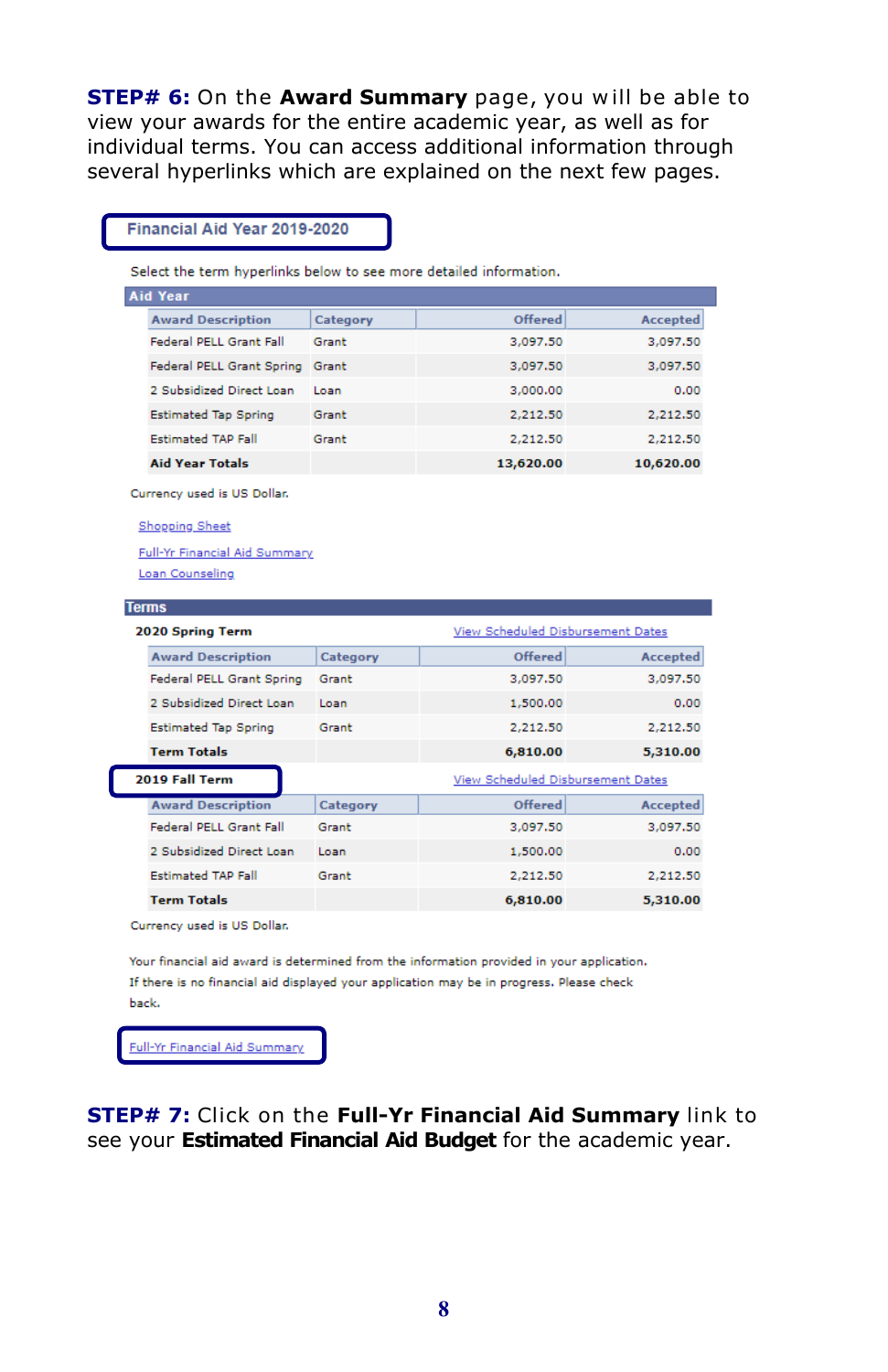### STEP# 8: Click on the hyperlinked Budget Amount to see your Estimated Financial Aid Budget Breakdown by Term.

#### **Financial Aid Full-Yr Financial Aid Summary** Financial Aid Year 2019-2020 The information below is a calculation of your estimated need. **Estimated Financial Aid Budget** 16,346.00 **Expected Family Contribution**  $0.00$ **Estimated Need** 16,346.00 **Total Aid** 9,195.00 Currency used is US Dollar. This is your financial aid eligibility based on your estimated financial aid (budget) costs, family contribution, and estimated need for this aid year.

Return

#### **Financial Aid**

#### **Estimated Financial Aid Budget**

#### Financial Aid Year 2019-2020

Listed below is an estimate of items used to determine your costs. **Estimated Financial Aid Budget Breakdown** 

| 2020 Spring Term                |           |
|---------------------------------|-----------|
| <b>Category Description</b>     | Amount    |
| <b>Books and Supplies</b>       | 682.00    |
| <b>Activity Fees</b>            | 86.00     |
| <b>Consolidated Fees</b>        | 15.00     |
| <b>Technology Fee</b>           | 125.00    |
| <b>Housing</b>                  | 2.472.00  |
| Lunch                           | 725.00    |
| Loan Fees                       | 29.00     |
| Personal Expenses               | 999.00    |
| Transportation                  | 640.00    |
| <b>Tuition</b>                  | 2,400.00  |
| <b>Term Total</b>               | 8,173.00  |
| 2019 Fall Term                  |           |
| <b>Category Description</b>     | Amount    |
| <b>Books and Supplies</b>       | 682.00    |
| <b>Activity Fees</b>            | 86.00     |
| <b>Consolidated Fees</b>        | 15.00     |
| <b>Technology Fee</b>           | 125.00    |
| Housing                         | 2.472.00  |
| Lunch                           | 725.00    |
| Loan Fees                       | 29.00     |
| Personal Expenses               | 999.00    |
| Transportation                  | 640.00    |
| Tuition                         | 2,400.00  |
| <b>Term Total</b>               | 8,173.00  |
| <b>Total Cost of Attendance</b> | 16,346.00 |

Currency used is US Dollar.

The items listed above are based on costs associated with your academic program. These costs are estimates only and are subject to change based on changes to academic standing, as well as other factors impacting tuition and fees.

Return